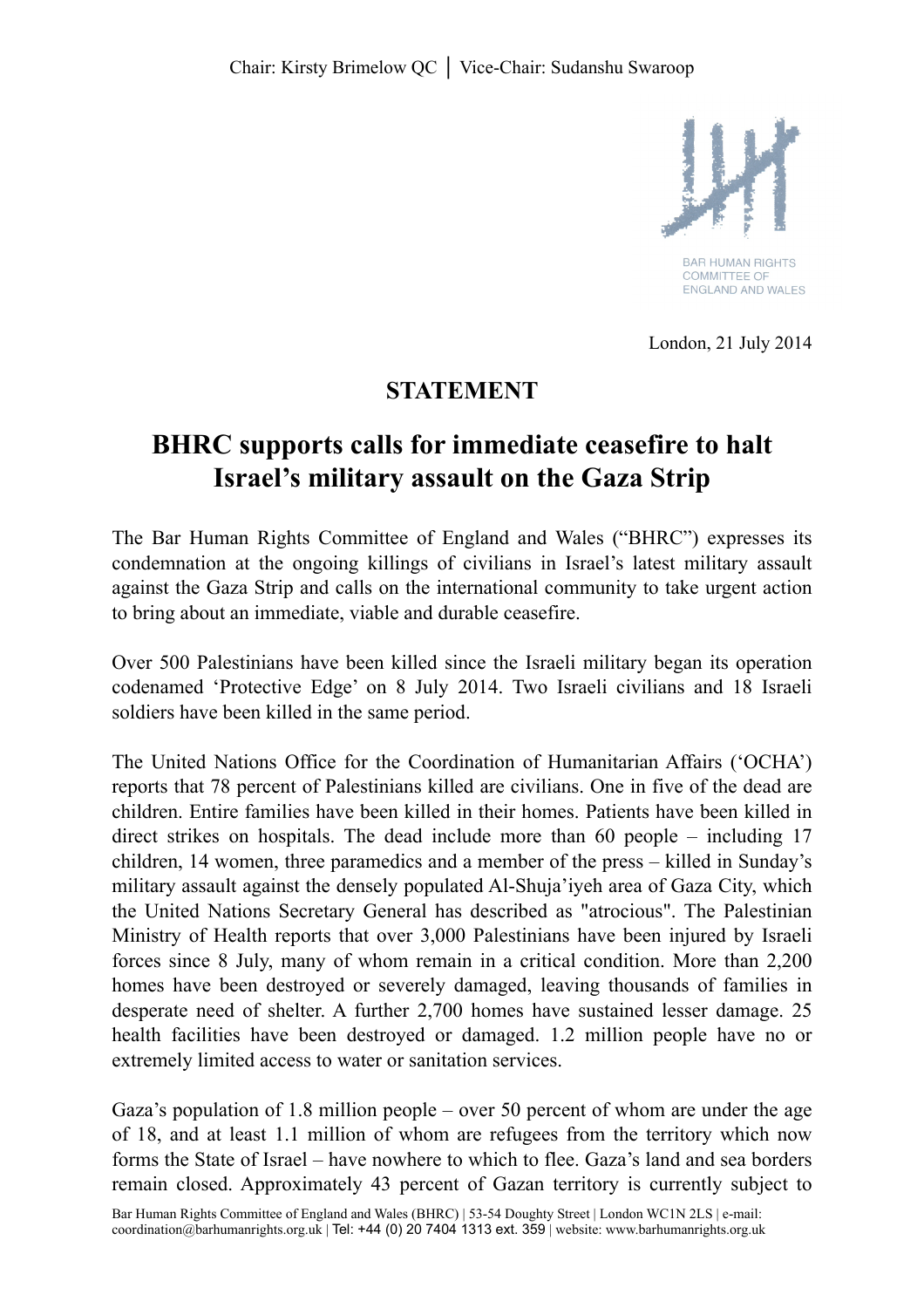Israeli military evacuation order or declaration of a no-go zone, while Israeli military attacks also continue in the rest of the territory. The number of internally displaced people now exceeds 119,000, including 84,843 men, women and children taking refuge at United Nations schools, which have themselves been attacked by Israel in previous assaults on the Gaza Strip.

The cardinal principles of international humanitarian law that regulate the conduct of hostilities are distinction between civilians and combatants, proportionality and military necessity. Civilians and civilian objects may not be the target of an attack. Combatants and objects serving military purposes may be targeted, unless the attack may be expected to cause loss of civilian life, injury to civilians, damage to civilian objects, or a combination thereof, which would be excessive in relation to the concrete and direct military advantage anticipated. Disproportionate, indiscriminate or deliberate attacks on civilians, or attacks which fail adequately to distinguish between combatants and civilians, are prohibited by the laws of war and constitute war crimes.

Warnings given to residents of individual properties or of entire cities or areas to evacuate do not serve to legitimise military attacks which are otherwise unlawful under the laws of war; nor do they absolve military personnel from the requirement to distinguish between civilians and combatants or between civilian and military objects. Purported 'warnings', including those which take the form of lethal 'roof knocking', which fail to provide civilians with sufficient time to evacuate or sufficient detail of safe areas to which to flee, do not meet the requirements of international law. They do not transform protected civilians into 'human shields' or justify the killing of civilians who are unable to flee or have nowhere to flee to.

- BHRC condemns all violations of international law, regardless of the identity of the perpetrator. We call on all parties – Israeli and Palestinian – to comply with their obligations under international humanitarian law, including by refraining from any indiscriminate, disproportionate or otherwise unlawful use of force against civilians or civilian objects.
- BHRC supports the UN Security Council's call for an immediate, viable and durable ceasefire between Israel and Palestinian armed groups. It must address the underlying factors which have contributed to the recent escalation in the region. This must include an immediate and permanent end to the indiscriminate rocket attacks launched by Palestinian armed groups in Gaza towards Israel; an immediate and permanent end to the attacks by Israel in the Gaza Strip; and an end to the unlawful blockade of Gaza, which has resulted in severe shortages of water, food, medical supplies and electricity and has caused the territory's near economic collapse.